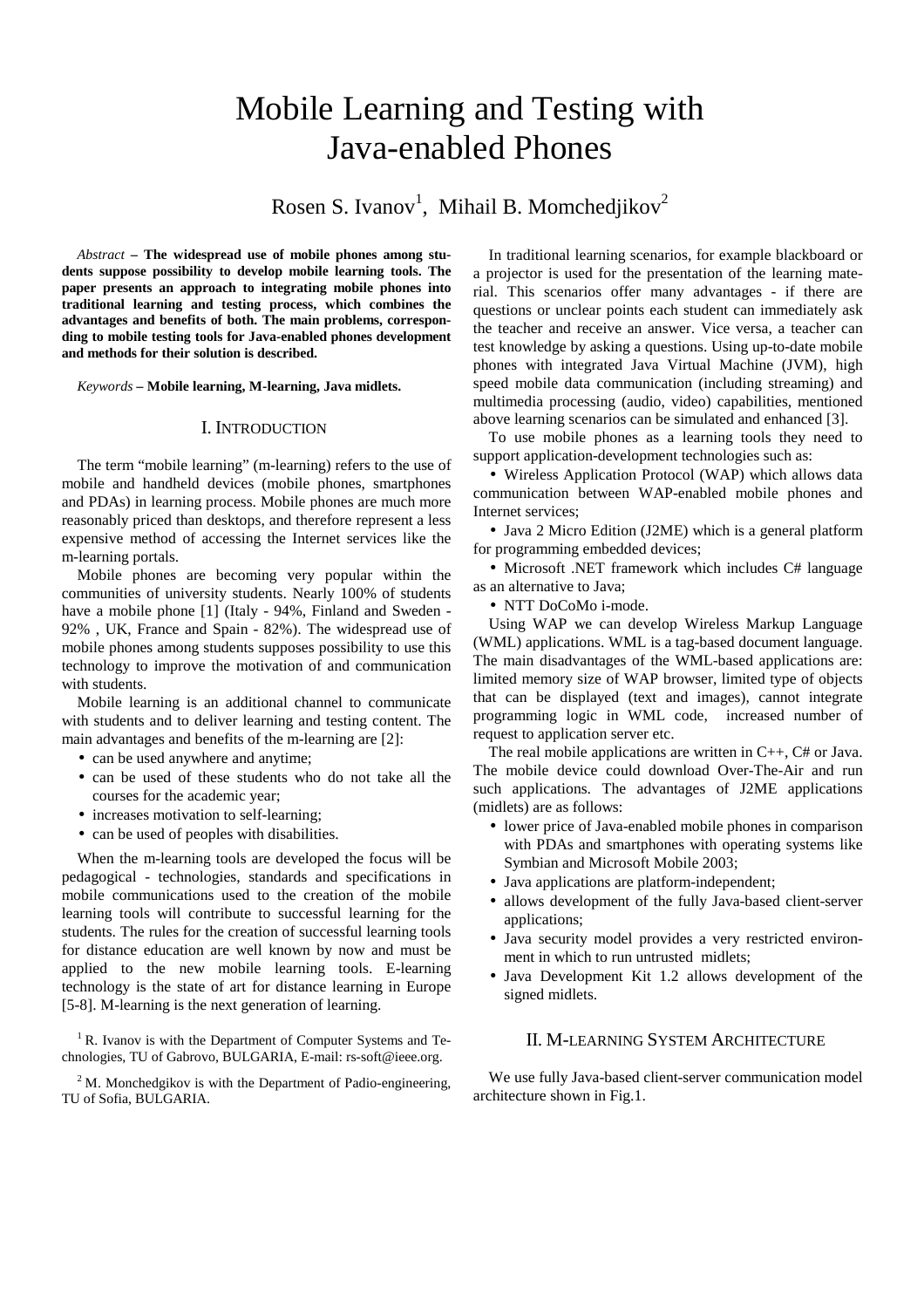

Fig. 1. M-learning system architecture

Three layer architecture is used:

- Layer 1 Client;
- Layer 2 Application server;
- Layer 3 Database server.

The mobile terminal (client) should support WAP and J2ME technologies. Tomcat Servlet Engine is used as a WEB application server. Tomcat is an open source project available from the Apache Software Foundation [9] that supports Servlets v.2.2, Java Server Pages (JSP) v.1.1 and Java Beans technologies. The open source database mySQL [10] is deployed as the server database.

The client-server communication flow is as follows:

- A client asking for particular service submits a request (WAP if WML browser generates request or HTTP if Java midlet generates request) to the application server;
- The client's request is retransmitted to the WAP Gateway or HTTP Proxy Server via Dial-In server if CSD bearer (9.6kbps data rate) is used or Access Point Name (APN) if GSPS bearer (52kbps data rate) is used;
- The WAP Gateway transforms WAP request into an HTTP request and sends it to the Application Server;
- The application server replies to the request by returning an answer: WML code if request is from WML browser and eXtensible Markup Language (XMS) if request is from m-learning Java tool;
- The answer is transmitted to the WAP Gateway or HTTP proxy server;
- WAP Gateway or HTTP Proxy sends back the content of answer to the client.

#### *A. M-learning midlet downloading*

M-learning midlet can be downloaded and stored permanently into Flash File System (FFS) of the mobile terminal if following conditions are fulfilled:

- mobile phone supports J2ME technology, Mobile Information Device Profile (MIDP) v.1.0 or 2.0;
- the client was registered to the m-learning system as an user;
- Java Application Management System (ASM) could be

able to download through OTA application with size of 45KB;

• The memory for Record management System (RMS) must be at least 25KB.

The registration to the m-learning service is realized from an HTML form. The user must enter your name, family and personal number. If the registration is successful the user receives an identification number (user ID) that holds information for tests which user could download.

When application server receives a blind request from mobile terminal it returns a WML deck with registration form as shown in Fig. 2.



Fig. 2. Registration to the m-learning service

 The application server checks entered user identification number (user ID) and prepare an answer:

- Error message if user ID is not valid, request was sent from mobile phone emulator, mobile phone cannot support Java technology or cannot download Java archive with required size;
- Java Archive Descriptor (JAD) file.

The content of JAD file is generated dynamically, because different versions of m-learning application are used:

- MIDP 1.0 version with application-specific XML parser;
- MIDP 1.0 version with Enhydra's XML-RPC package;
- MIDP 2.0 version with Enhydra's XML-RPC package:

When WAP browser receives JAD file Java AMS is started. Java AMS tries to download content of Java archive file (JAR) into download buffer in SRAM. After successful downloading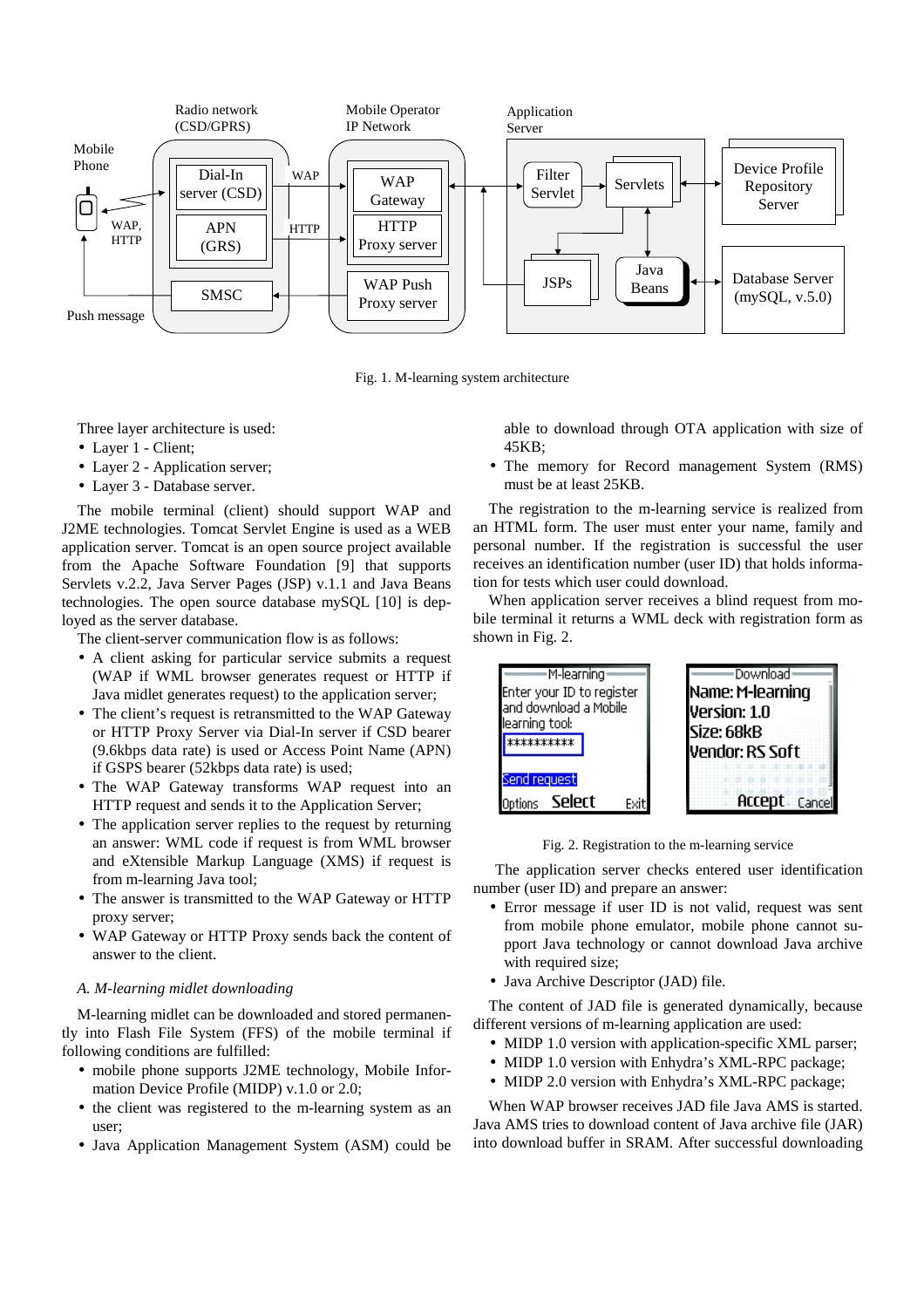application is stored into the FFS. The URL to JAR file is described in JAD file as shown in Fig. 3.

```
HTTP/1.1 200 OK 
Content-Type: text/vnd.sun.j2me.app-descriptor 
Content-Length: 394 
Date: Fri, 25 Feb 2005 06:53:05 GMT 
Server: Apache Coyote/1.0 
MIDlet-1: M-learning, ,mlearning.Mlearning 
MIDlet-Jar-Size:45326 
MIDlet-Jar-URL: 
http://rs.tugab.bg/mlearning/jars/MIDP1A.jar 
... 
User-ID: GH56KLN809 
Mobile-ID: SGHC100G
```
#### Fig. 3. Content of JAD file (Samsung C100)

#### *B. Mobile phone profile recognition*

Mobile phones have different range of input and output capabilities, network connectivity, Java MIPD and Connected Limited Device Configuration (CLDC) versions etc. The User Agent Profile (UAProf) extends WAP 2.0 to enable Application server to recognize hardware and software properties of the mobile terminal. UAProf is an XML format document which is published on a Public Repository Server (see Fig. 1). If mobile phone supports UAProf specification the field "Profile" in HTTP request header holds URI to this document. In opposite application server analyzes field "Accept" to determine a part of phone properties.

We use Apache XSTL (eXtensible Stylesheet Language Transformations) processor to parse UAProf XML document to plain ASCII text. The required information (Phone Vendor and Model, Number of soft keys, Screen size, Bits per pixel, Java platform, Java packages, Browser version, Security support, WAP version, HTML version, XHTML version, Cc/pp accept, Maximum WML deck size, Push accept, Push message size, Player version, RTSP method capable etc.) is stored in UAProf database.

#### *B. Client-server message format*

Every MIDP compatible device must support HTTP. For maximum compatibility HTTP should be used as the transport protocol between client and server. J2ME platform does not offer standardized mechanisms for message format. In proposed application an XML-based message format is implemented. XML is used as an industry standard format. XML allows realizing any data exchange between the client and server. The main advantage of XML is that it is standardized and thus highly portable.

The MIDP environment does not provide integrated support for XML parsing and generating. We use two versions of XML message formatting:

- XML-RPC package from Enhydra [11];
- Application-specific XML parser and generator.

XML-RPC is an extremely lightweight messaging protocol enabling the execution of remote procedure over the network through HTTP. The client places an XML message through HTTP POST method that the application server parses. This results in a local procedure that returns the response also in the form of the XML message. XML-RPC enables data types to be specified and transmitted as parameters in platform-neutral approach. At the server side we use XML-RPC support from Apache Software Foundation [12], which can be applied together with the Tomcat Servlet Engine.

One of disadvantages of XML-based packages is their size. XML-RPC package from Enhydra occupies 24KB of program memory. It is important to take this into account when developing applications for mobile phones, since some of them limit size of downloaded Java application. In these cases we use application-specific XML parser and generator that occupy only 12KB of memory. In this case, at the server side Document Object Model (DOM) parser is used.

The content of XML message depends on type of request or answer. For example, when a new test must be downloaded following parameter are sent to server: User-ID; Mobile-ID; Password; Language; Subject; Test type (self test or exam); difficulty level and Checksum. The content of the generated test contains following parameters: Test-ID; Number of questions; Type, Time and Body for each question and Checksum.

Four types of questions are supported:

- type 1 one-choice question;
- type 2 multi-choice question;
- type  $3$  missing word(s);
- type 4 error correction.

The "Body" parameter contains question's data and tags that control visualization of the information. M-learning midlet micro-browser analyzes tags and displays information according to tag's names:

- $\bullet \leq t$  Text  $\leq t$ :
- $\langle a \rangle$  Text  $\langle a \rangle$  answer:
- $\langle m \rangle$  Text  $\langle m \rangle$  or  $\langle m \rangle$  missing word(s);
- $\langle i \rangle$  URI  $\langle i \rangle$  URI to image file;
- $\langle A \rangle$  URI  $\langle A \rangle$  URI to audio file;
- $\langle v \rangle$  URI  $\langle v \rangle$  URI to video file.

# III. EXPERIMENTS

When midlet is started the main menu of application has been displayed as shown in Fig. 4.

| ·M-learning·<br>Ð       | M-learning <sup>,</sup><br>l Br | M-learning <sup>,</sup><br>m |
|-------------------------|---------------------------------|------------------------------|
| $\sqrt{2}$<br>Main Menu | <b>Test</b>                     | Marks (average)              |
| 6. Help                 | 1. New                          | . MIS                        |
| 1. Tests                | 2. Start                        | 5.25<br>2. MCC               |
| 2. Statistics           | 3. Delete                       | 3.1P                         |
| 3. Calendar             | 4. Continue                     | 4.00                         |
| Select<br>Options       | Select<br>Options               | Select<br>Options            |

Fig. 4. Menu of the application (Nokia 6230)

The combination of low-level MIDP User Interface (UI) Application Programming Interface (API) and high-level UI API is used to control information drawn on the screen. The high-level UI API is portable across all MIDP-enabled phones and low-level UI API gives complete access to the screen and